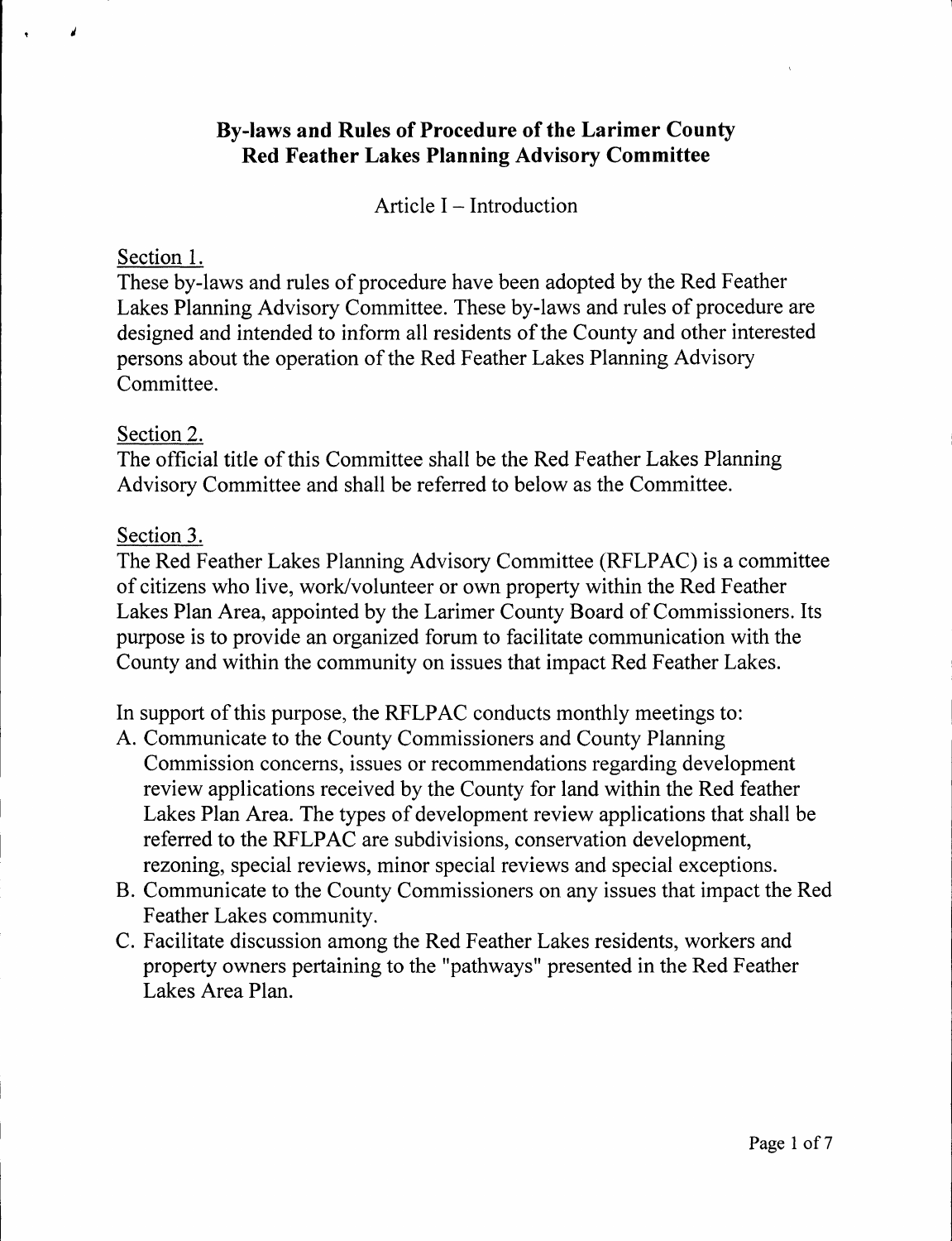# **Article II - Membership and Officers**

#### Section 1.

,

The Red Feather Lakes Planning Advisory Committee shall be comprised of a minimum of nine (9) members appointed by the Board of County Commissioners on staggered three year terms, with initial appointments staggered for one, two or three years. Term limits shall be in accordance with Larimer County Administrative Procedure 100.1.

## Section 2.

The officers of the Committee shall be Chair, Vice-Chair, and Secretary.

## Section 3.

The election of the Chair. Vice-Chair, and Secretary shall be held at the regular meeting of the Committee in January of each year.

## Section 4.

A vacancy in the office of Chair shall be filled automatically by the Vice-Chair and new Vice-Chair elected at the next regular meeting of the Committee from among the members. A vacancy in the office of Vice-Chair or Secretary shall be filled at the next regular meeting of the Committee by election from among the members. The officers so elected shall serve until the next annual meeting in January.

### Section 5.

Any member with three (3) absences per calendar year may be recommended to the Larimer County Board of Commissioners for removal from this committee. Requests for excuse from any regular meeting shall be directed to the Chair.

### Section 6.

Subcommittees comprised of members of the Advisory Committee may be formed by the Chair to consider and address specific issues of the community. The Chair shall designate the chairperson for each subcommittee.

Subcommittee chairs may ask citizens-at-large to consult with the subcommittee, offer suggestions and recommendations or provide information and ideas about specific issues on which the subcommittee is working. Subcommittees shall report their findings and final recommendations to the Committee.

All subcommittee meetings shall be open to the public and shall receive notice in the same manner as regular meetings of the Committee.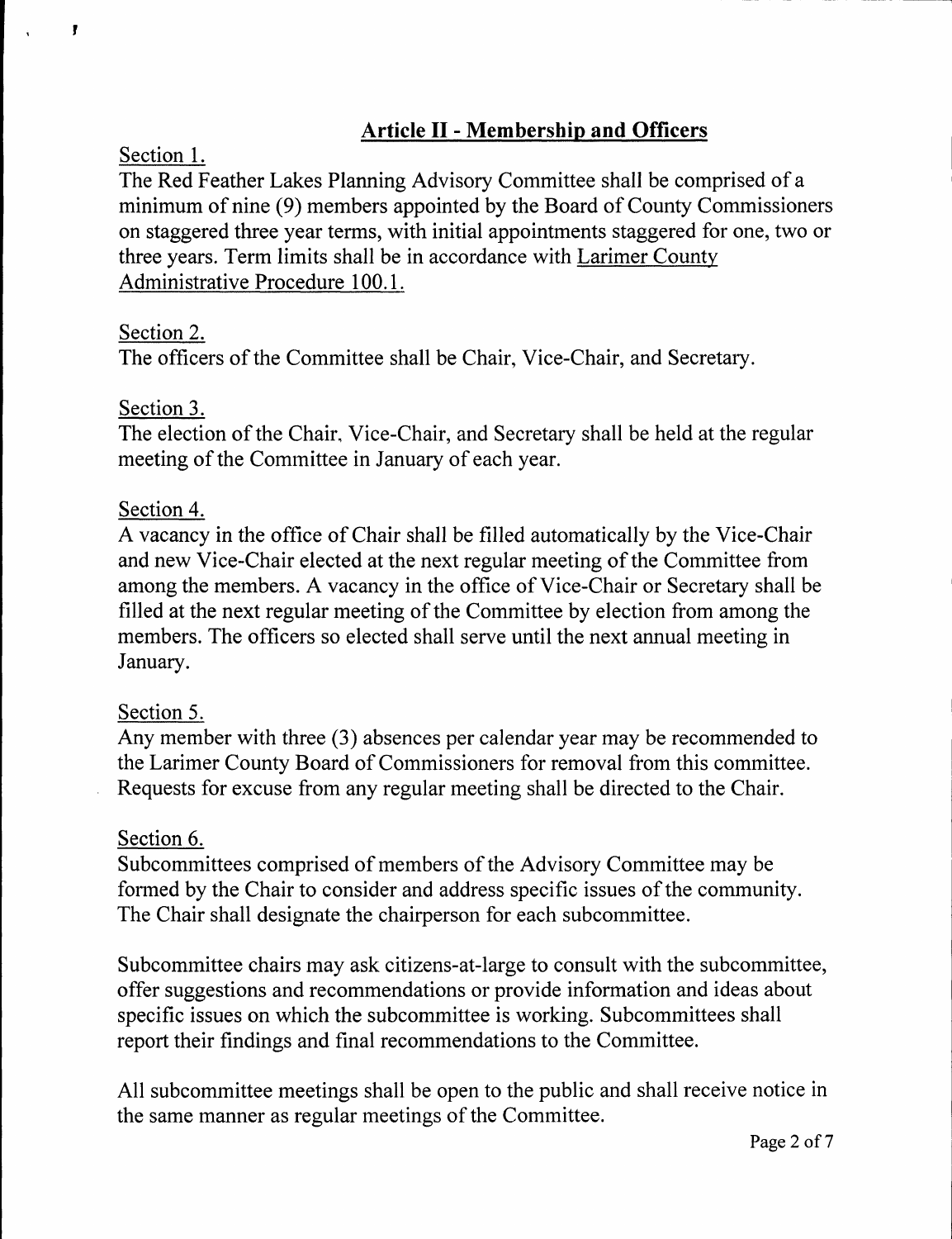## **Article** III - **Duties of Officers**

#### Section 1.

 $\tilde{\mathbf{r}}$ 

The Chair shall preside at all regular, special or adjourned meetings of the Committee and shall, subject to these by-laws and rules of procedure, decide all points of procedure unless otherwise directed by a majority of the members there present and in session. The Chair may call special meetings of the Committee in accordance with these by-laws and shall sign all documents of the Committee.

## Section 2.

The Vice-Chair shall assume the duties and responsibilities of the Chair in the event the Chair is absent or unable to perform.

## Section 3.

The Secretary shall sign or attest to the signature of the Chair on the documents of the Committee and shall take notes ofregular Committee meetings. The Chair shall assign another Committee member to take meeting notes in the absence of the Secretary.

### Section 4.

The Director of Planning shall designate a staff person to provide administrative support to the Committee, including duties such as agenda preparation and distribution. Records relating to the Committee shall be maintained at the Larimer County Planning Department.

## **Article IV** - **Meetings**

### Section 1.

The regular meetings of the Committee shall be held on the fourth Thursday of each month at a time and place to be announced in Red Feather Lakes, Colorado, or after timely notice, at such place as the Chair shall designate. Method of notice of meetings shall be determined at the annual meeting. All meetings and actions shall be in compliance with C.R.S. 24-6-402 regarding open meetings and any subsequent amendments to said statute.

### Section 2.

A regularly scheduled meeting of the Committee may be cancelled or rescheduled by majority action at a preceding meeting.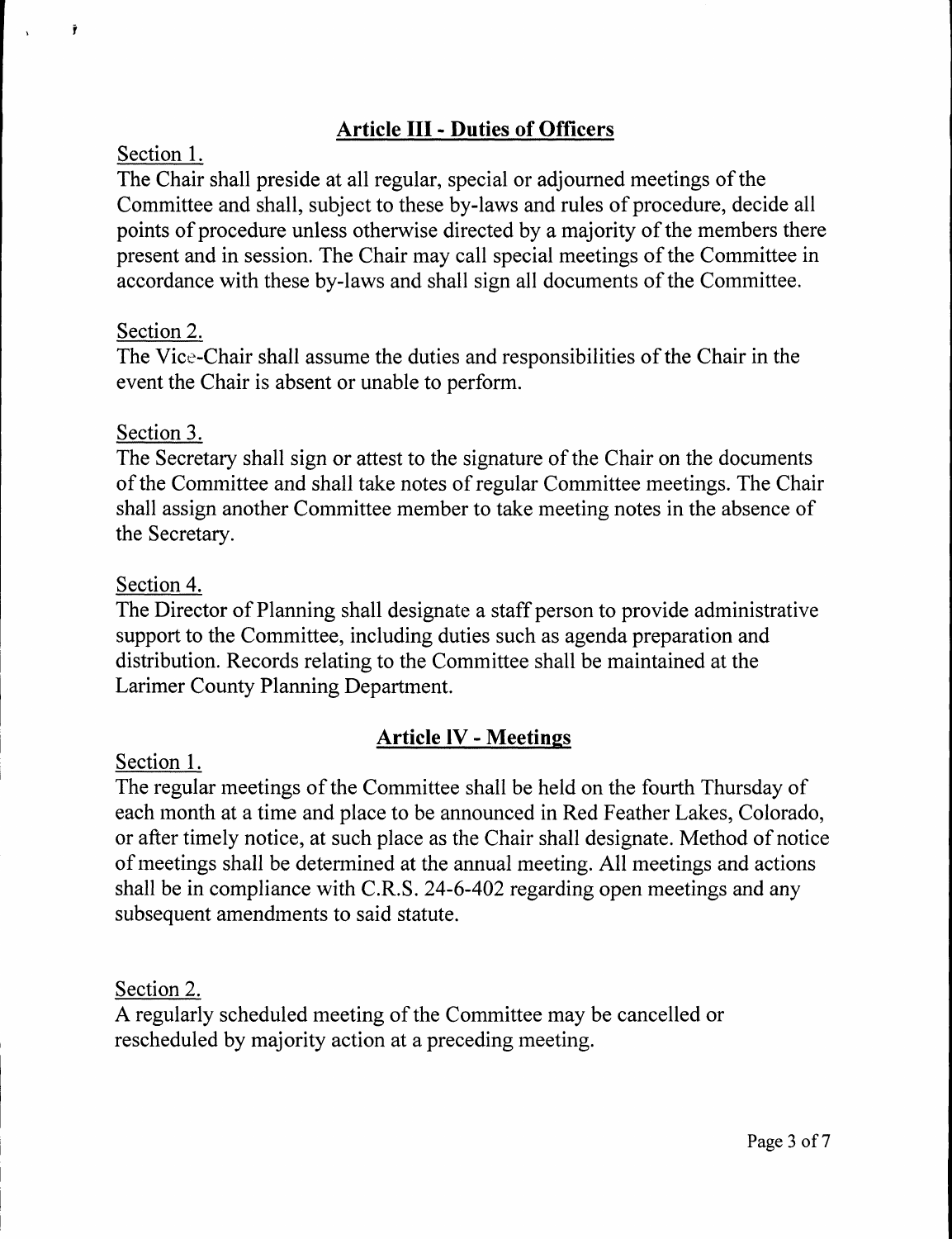In the event that all the agenda items for a meeting are withdrawn or cancelled within the thirty, (30) days prior to the meeting, the Chair may cancel the meeting. Notice of the change in schedule shall be mailed or emailed to each member of the Committee.

In the event of existing or forecast inclement weather that might make travel to and from the meeting unsafe, the Chair will be responsible for a decision to either cancel or proceed with the meeting. The decision will be made by at least 10:00 AM on the day of the meeting. Committee members will either be emailed or telephoned ( depending on their preference) as soon as possible following the decision. The meeting will be automatically rescheduled to the Thursday of the following week, at the same time and location.

### Section 3.

The regular meeting in January of each year shall be considered the annual meeting.

## Section 4.

Special meetings may be called by the Chair, or by a majority of the voting members of the Committee or upon request of the Larimer County Board of Commissioners following at least seven (7) days notice to each member of the Committee. Time and place of special meetings shall be specified with information sent to each member of the Committee notifying them of a special meeting.

### Section 5.

All meetings of the Committee shall be open to the public.

### Section 6.

All meetings of the Committee shall require a quorum to be present and in session before official and formal action can be taken on any matter. A quorum is defined for the purposes of these by-laws and rules of procedure as a majority of the appointed members. The Vice-Chair shall preside in the absence of the Chair. Where both the Chair and Vice Chair are absent, those members present through a majority vote shall select a member as Chair Pro-Tern to preside over that meeting.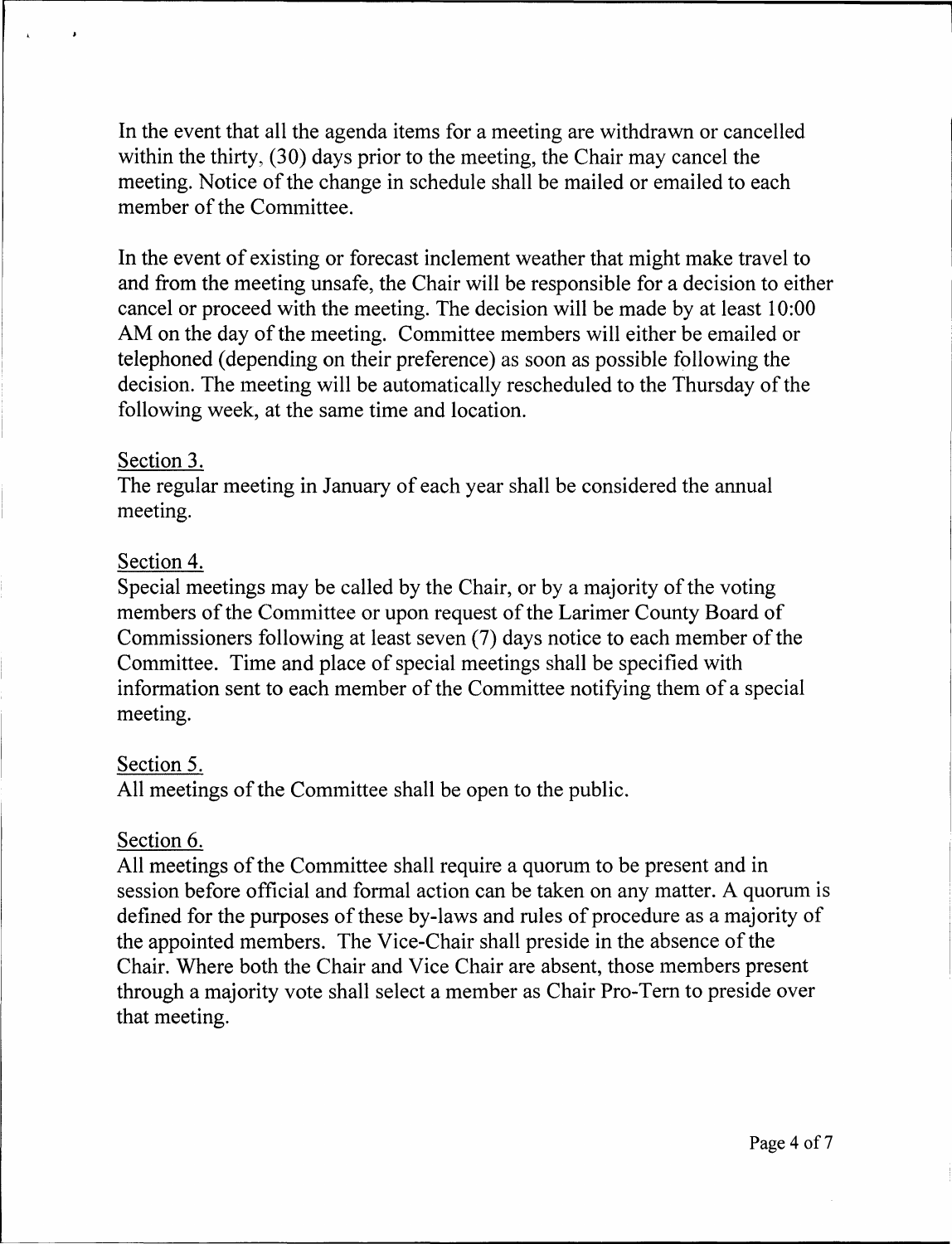## Section 7.

 $\mathbf{I}$ 

Voting at any regular, adjourned or special meetings shall be by a roll call vote except that procedural matters may be by voice vote. The order of voting will be rotated each meeting except that the Chair shall vote last. Actions shall be by majority vote of those present, except that approval of a recommendation regarding a County referral item shall require a minimum of five (5) affirmative votes.

## Section 8.

The Chair may from time to time call work session meetings for the purpose of receiving information, hearing presentations and discussing intonation provided, however, no formal or informal action may be taken. Public notice must be posted for such work sessions.

### Section 9.

Any member shall request of the Chair to be excused from discussion and voting on any matter before the Board in which the member feels there is a personal interest or conflict.

## Section 10.

The order of business for all meetings shall be the order as it appears in the agenda except that the Chair may under special circumstances rearrange the order of business unless otherwise directed by a majority of the members there present and in session.

- A. Roll call
- B. Adoption of the agenda
- C. Review of meeting notes
- D. Communication from Committee members
- E. Personal appearances (non-agenda items; limited to 5 minutes each)
- F. Consideration of County Referral Items
- G. Other agenda items
- H. Committee reports
- I. Adjourn

### Section 11.

In the case of County referral items and other agenda items on which the Committee intends to make formal comments, the following procedures will normally be observed. This procedure may be rearranged by the Chair for an individual item if necessary for expeditious conduct of business: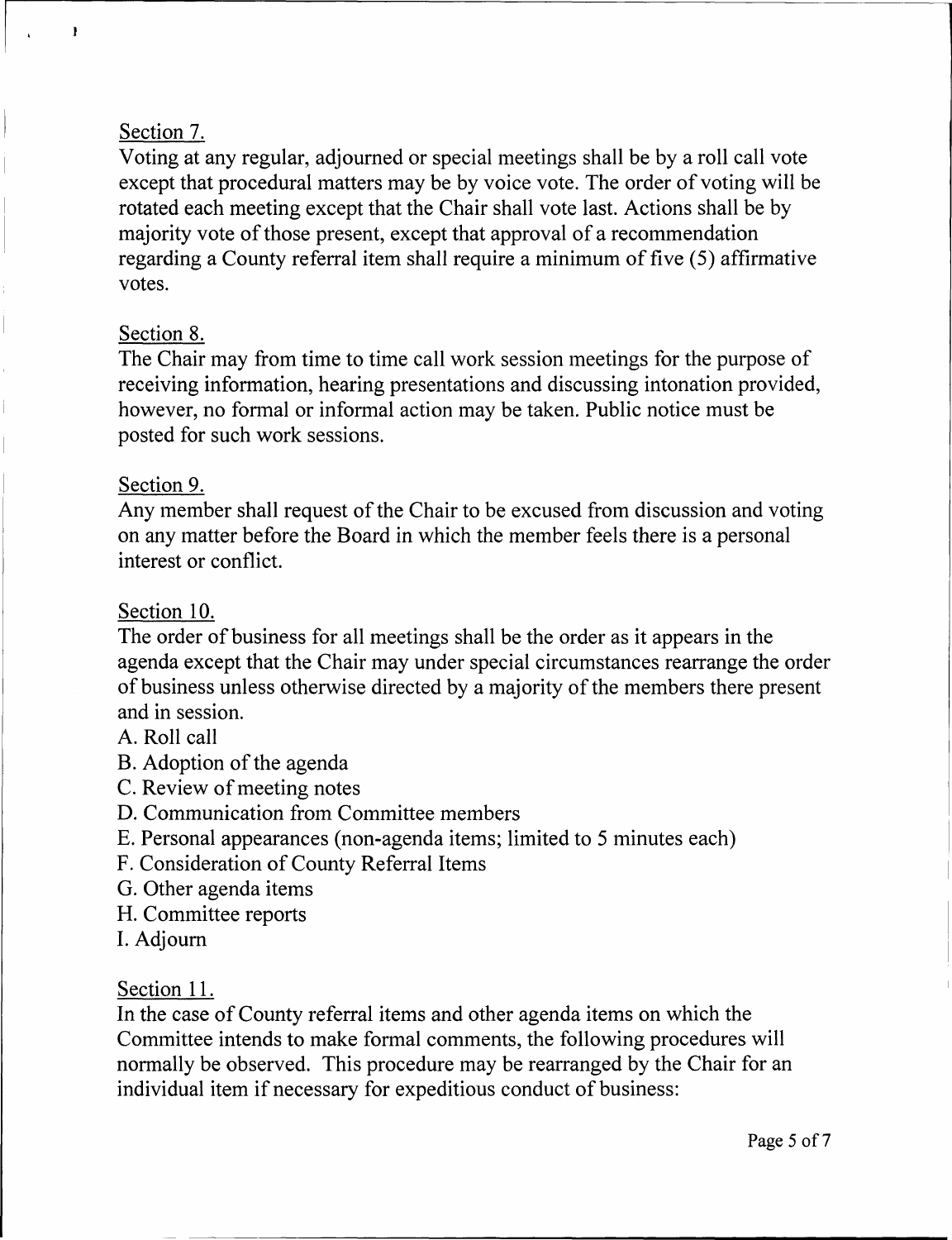- A. Introduction of the item by the Chair.
- B. Comments from the audience (the Chair may announce a time limit for individual comments in order to allow those present to be heard).
- C. Discussion by the Committee.
- D. Motion and second by the Committee (comments of the Committee members and vote).

## Section 12.

 $\mathbf{I}$ 

Reconsideration of any decision of the Committee may be held when an interested party documents, to the satisfaction of the Chair, that previous testimony and facts given were erroneous or new evidence has been discovered. Reconsideration shall not be allowed after action on the recommendation has been taken by the Board of County Commissioners.

## Section 13.

The Chair may declare a continuance of the Committee's agenda if the lateness of the hour would be detrimental to all and fair consideration of any item.

## Section 14.

The Chair may allow "Personal Appearance" at the beginning of each meeting by any citizen of the area desiring to speak on any matter not scheduled on the agenda. The Committee does not take immediate action on items presented under personal appearances; any statement made shall be relative to the Red Feather Lakes matters and shall be no more than five (5) minutes in duration.

# **Article V - Amendments**

### Section 1.

The by-laws may be amended at any meeting of the Committee by a majority vote of the Committee provided that notice of said amendment is given to each member in writing at least thirty days prior to said meeting. By-laws amendments must be approved by the Board of County Commissioners prior to implementation.

## Section 2.

Roberts Rules of Order may be relied on and used for guidance to the extent necessary to maintain decorum during meetings.